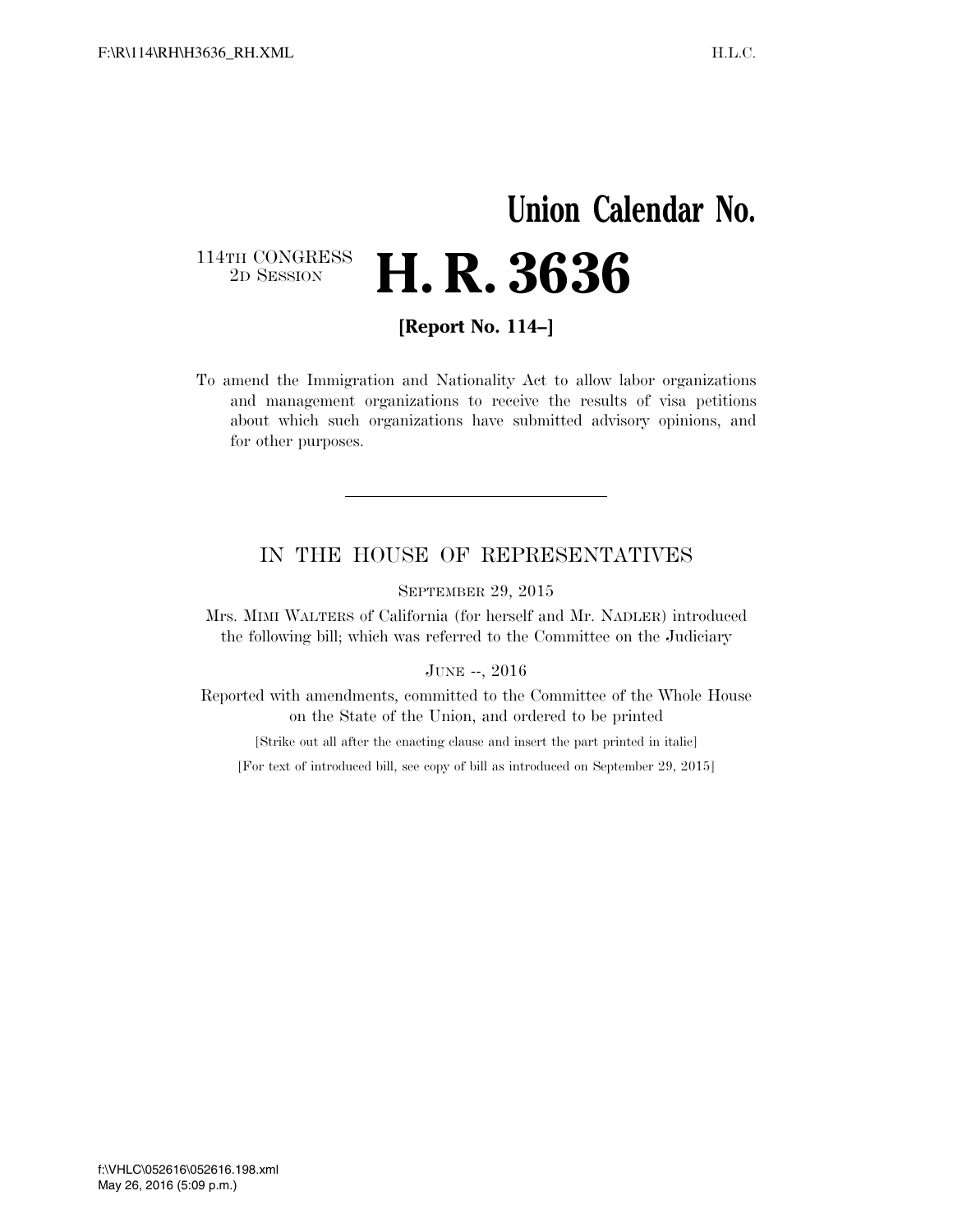## **A BILL**

To amend the Immigration and Nationality Act to allow labor organizations and management organizations to receive the results of visa petitions about which such organizations have submitted advisory opinions, and for other purposes.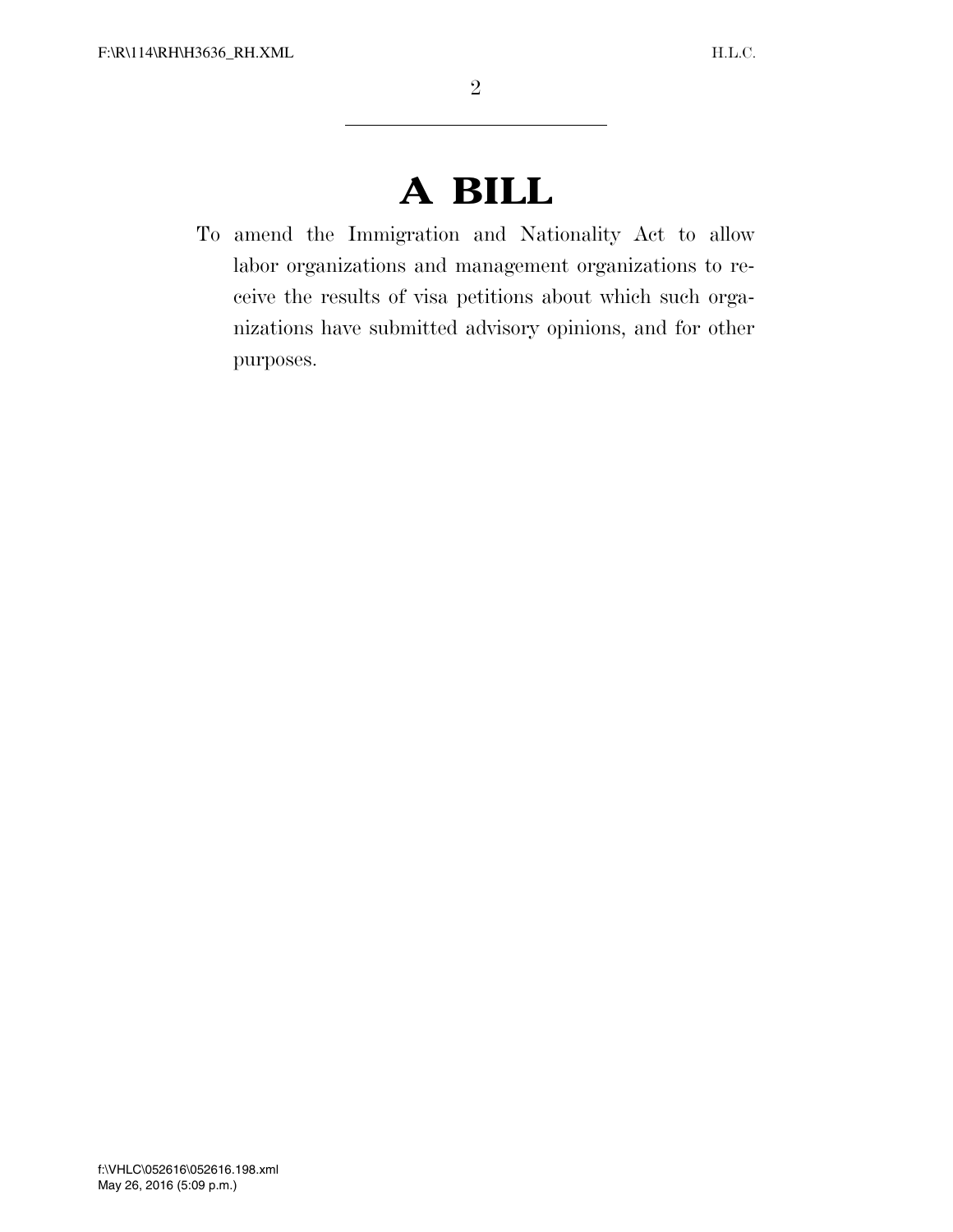| 1  | Be it enacted by the Senate and House of Representa-         |
|----|--------------------------------------------------------------|
| 2  | tives of the United States of America in Congress assembled, |
| 3  | <b>SECTION 1. SHORT TITLE.</b>                               |
| 4  | This Act may be cited as the "Oversee Visa Integrity"        |
| 5  | with Stakeholder Advisories Act" or the "O-VISA Act".        |
| 6  | SEC. 2. ALLOWING CERTAIN ORGANIZATIONS TO RECEIVE            |
| 7  | THE RESULTS OF VISA PETITIONS.                               |
| 8  | Section 214(c)(3) of the Immigration and Nationality         |
| 9  | Act (8 U.S.C. 1184(c)(3)) is amended—                        |
| 10 | $(1)$ by striking "Attorney General" each place it           |
| 11 | appears and inserting "Secretary of Homeland Secu-           |
| 12 | rity"; and                                                   |
| 13 | $(2)$ in the first sentence of the matter following          |
| 14 | subparagraph $(B)$ —                                         |
| 15 | $(A)$ by striking "and (iv)" and inserting                   |
| 16 | " $(iv)$ "; and                                              |
| 17 | $(B)$ by striking the period at the end and                  |
| 18 | inserting the following: ", and (v) upon making              |
| 19 | the decision, the Secretary of Homeland Security             |
| 20 | shall provide a copy of the decision to each orga-           |
| 21 | nization with which the Secretary consulted                  |
| 22 | under subparagraph $(A)$ or $(B)$ .".                        |
|    |                                                              |

Amend the title so as to read: ''A bill to amend the Immigration and Nationality Act to allow labor organizations and management organizations to receive the re